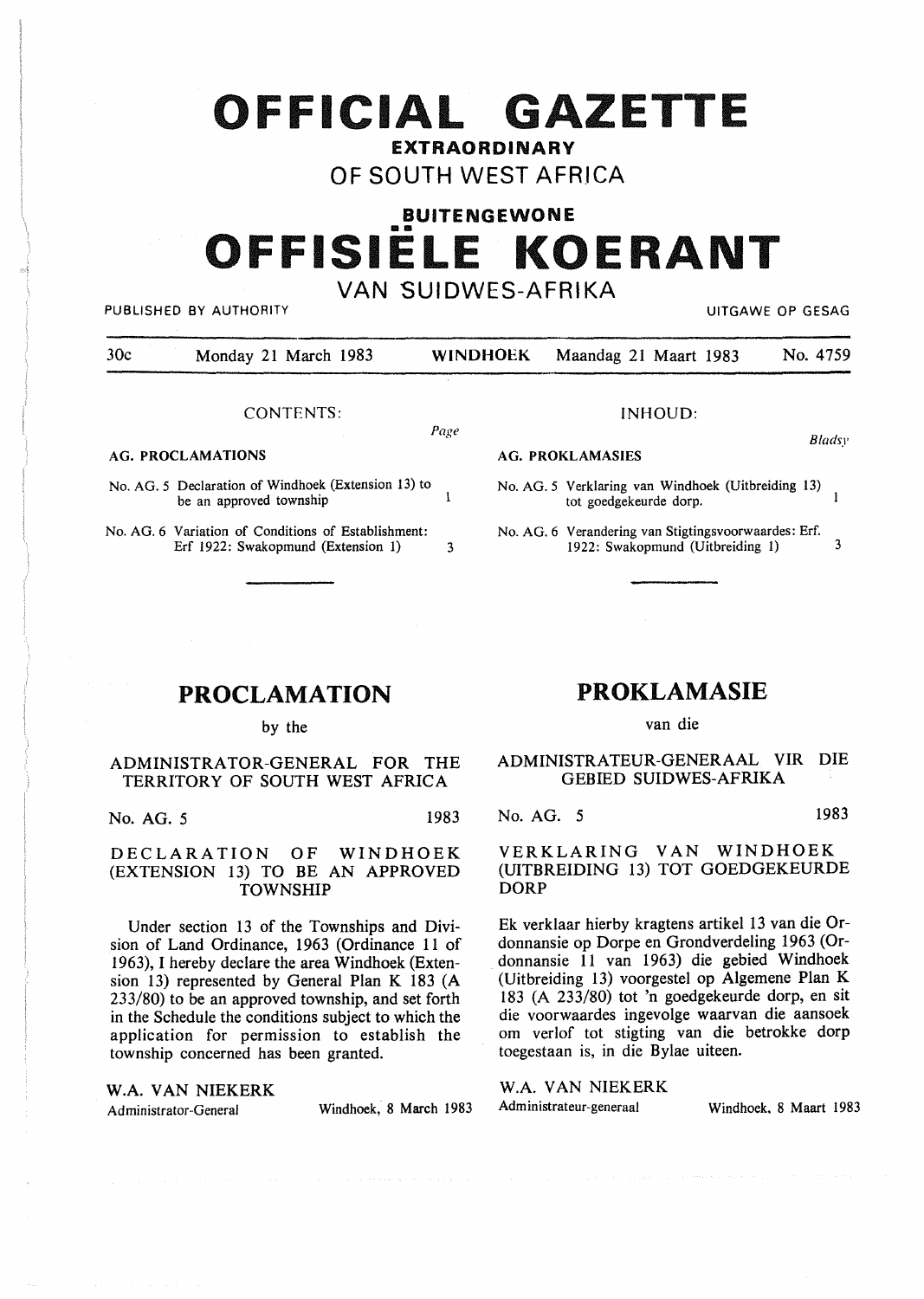#### **SCHEDULE**

#### NAME OF TOWNSHIP

1. The Township shall be called Windhoek (Extension 13).

### COMPOSITION OF TOWNSHIP

2. The township shall comprise 13 erven numbered 6403 to 6415 and streets as indicated on General Plan K 183 (A 233/80).

#### RESERVED ERVEN

3. The following erven shall be reserved for the local authority:

Railway reserves. Erven 6404, 6410 and 6414.

#### CONDITIONS OF TITLE

- 4. The following conditions shall be registered in favour of the local authority against the title deeds of all erven except those referred to in paragraph 3, and shall not be amended or waived without the consent of the Administrator-General:
	- (a) The erf shall be used only for purposes which are in accordance with the provisions of the Windhoek Town Planning Scheme approved in terms of the provisions of the Town Planning Ordinance, 1954 (Ordinance 18 of 1954).
	- (b) The erf shall, in so far as they may be applicable, further be subject to the provisions of the Municipal Ordinance, 1963 (Ordinance 13 of 1963).
	- (c) No tree belonging to the *Prosopis* species shall be planted or permitted to grow on the crf.

#### BYLAE

#### NAAM VAN DORP

1. Die dorp heet Windhoek (Uitbreiding 13)

#### SAMESTELLING VAN DORP

2. Die dorp bestaan uit 13 erwe, genommer 6403 tot 6415 en strate soos aangedui op Algemene Plan K 183 (A 233/80).

#### GERESERVEERDE ERWE

3. Die volgende erwe word vir die plaaslike bestuur gereserveer:

Spoorlynreserwes Erwe 6404, 6410 en 6414.

#### TITELVOOR WAARDES

- 4. Die volgende voorwaardes moet ten gunste van die plaaslike bestuur teen die titelbewyse van alle erwe, buiten die genoem in paragraaf 3, geregistreer word en mag nie sonder die toestemming van die Administrateur-generaal gewysig of laat vaar word nie:
	- (a) Die erf mag slegs gebruik word vir doeleindes wat strook met die bepalings van die Dorpsbeplanningskema van Windhoek wat ingevolge die bepalings van die Dorpsbeplanningsordonnansie, 19 54 (Ordonnansie 18 van 1954), goedgekeur is.
	- (b) Die erf is sover toepaslik verder onderhewig aan die bepalings van die Munisipale Ordonnansie 1963 (Ordonnansie 13 van 1963).
	- (c) Geen boom wat tot die *Prosopis-spesies*  behoort mag op die erf geplant word of toegelaat word om daarop te groei nie.

and the component of